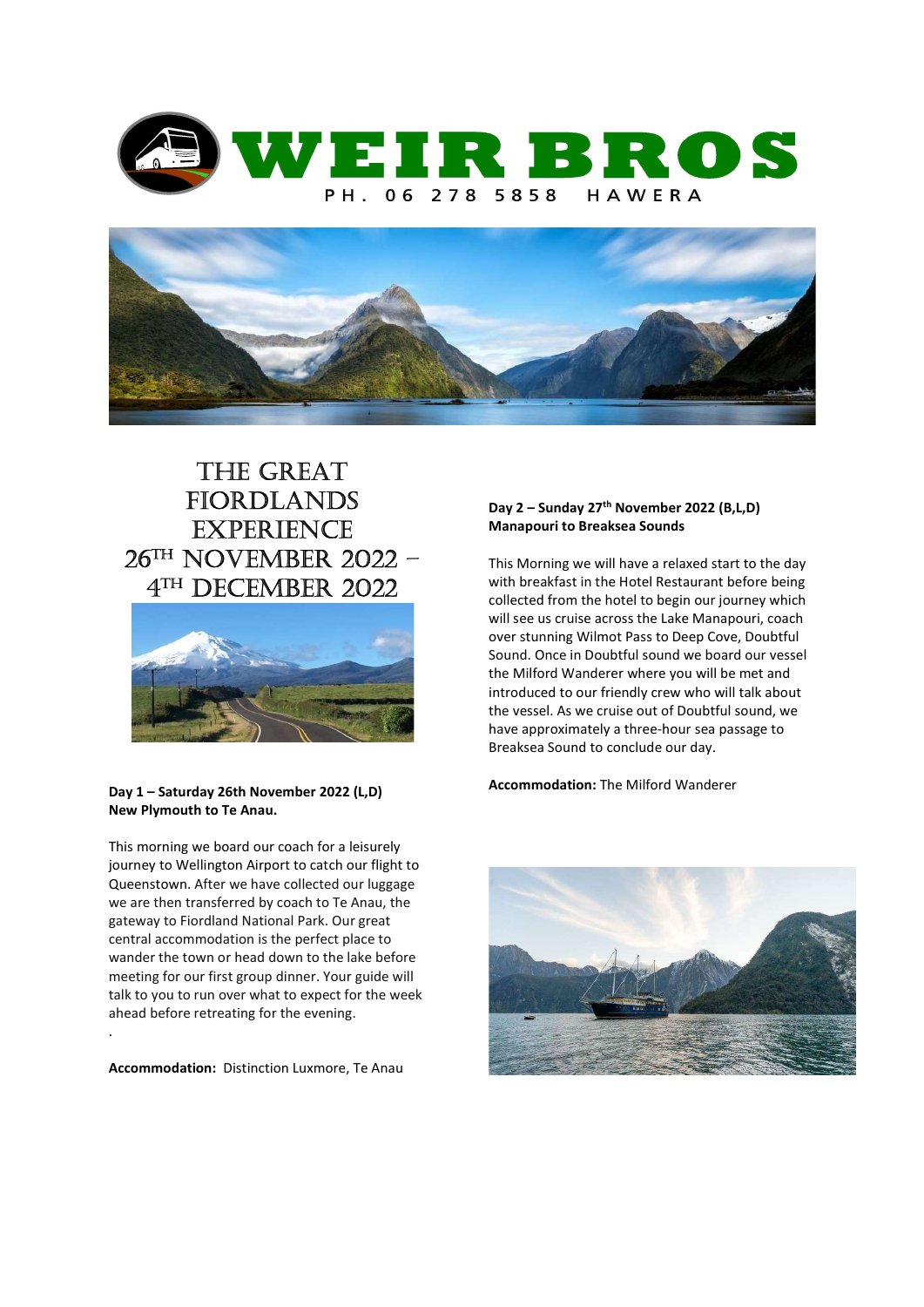

# Day 3 – Monday 28th November 2022 (B,L,D) Breaksea Sound to Dusky Sound

Today we cruise through Acheron Passage into Dusty Sound, here we will visit Shag Island & Sportsman Cove. In the afternoon we visit Luncheon Cove, the site of New Zealands first European and sealers settlement. Today we also have an optional guided walk (2.5km) over preditor free Anchor Island.

# Accommodation: The Milford Wanderer



# Day 4 – Tuesday 29<sup>th</sup> November 2022 (B,L,D) Explore Dusky Sound

Today we start the day with a visit to early conservationist Richard Henry's house site on Pigeon Island. Cruise Facile Harbour, site of New Zealand's first known European shipwreck. Cruise through Earshell Cove and the narrow channels of Resolution Island to the Basin for a walk of some kayaking.

# Accommodation: The Milford Wanderer

# Day 5 – Wednesday 30<sup>th</sup> November 2022 (B,L,D) Dusky Sound to Chalky Inlet

Today we visit Pickersgill Harbour and Astronomer's Point – named and used by Cook during his five weeks stay in 1773. We then have an approximately three-hour sea passage into Chalky Inlet. Once arrived we have a walk along the Beach at South Port visiting the old sawmill site. Anchor at North Point near the rusting hulk of the 1800's government steamship "Stella"

# Accommodation: The Milford Wanderer

# Day 6 – Thursday 1st December 2022 (B,L,D) Chalky Inlet to Preservation Inlet

After Breakfast the exploring will start as we visit the town site of Cromarty and the mining relics of Te Oneroa with the option of a 5km return walk to Puysegur Point Lighthouse in the afternoon.

# Accommodation: The Milford Wanderer

# Day 7 – Friday 2nd December 2022 (B,L,D) Preservation Inlet

Today's adventures take us to visit Taraweras Smelter's reclining brick chiminey and site of New Zealand's first operational whaling station at Cuttle Cove. Take in the Golden beaches of Spit Island. Here we also enjoy our final night onboard.

# Accommodation: The Milford Wanderer

# Day 8 – Saturday 3rd December 2022 (B,L,D) Preservation Inlet to Manapouri

This morning we say goodbye to our crew as we catch the helicopter from Weka Island Barge to West Arm of Manapouri, Flights commencing at 11am. Cruise across lake Manapouri where we will complete our Journey and our coach will be waiting to transport our group back to Queenstown for the night. Once at the hotel take some time to have a wander around central Queenstown and enjoy some of the sights before all meeting for out final dinner on tour.

## Accommodation: The Novotel Queenstown.

# Day  $9 -$  Sunday 4<sup>th</sup> December 2022 (B) Queenstown– Home

.

Today we say goodbye to the Queenstown and make way for home, flying back to Wellington where on arrival we will be met by our driver and coach for the journey back to Taranaki.

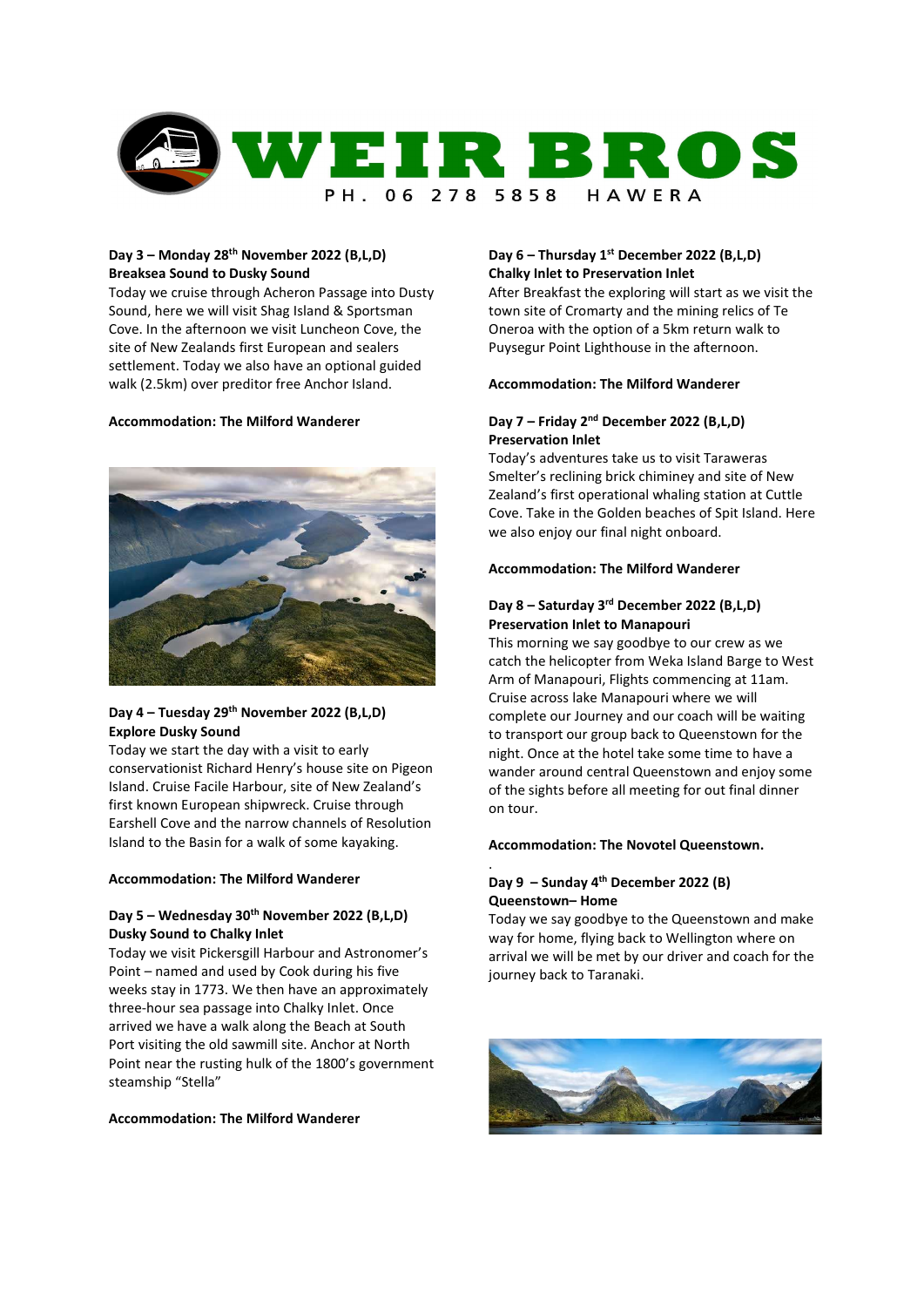

#### About the Cruise……..

An ultimate voyage of discovery, an exploration of five of New Zealand's southernmost and seldom visited fiords; Chalky and Preservation Inlets as well as the stunning Doubtful, Dusky & Breaksea Sounds. From aboard the purpose-built vessel you will trace the route Captain Cook took during his historic 1773 voyage to seek out the Hypothetical Terra Australis. During your cruise you will land on beautiful beaches and spend time exploring the coastline via tender craft and Kayak if you wish to do so. View the island sanctuaries set aside by New Zealand's first conservationist Richard Henry and enjoy the rich wildlife you will encounter on the cruise.

# Crew & Activities…………

Your Skipper, Crew and Nature Guides are all trained professionals with intimate knowledge of southern New Zealand and of the Milford Wanderer. The crew on board don't just sail the vessel, they will do everything to ensure you have the best cruise experience possible

# Food, Drink and Entertainment whilst on board………

Discovery expeditions are famous for their delicious and plentiful home cooked meals, so you certainly won't go hungry.

- All meals are catered, including all morning and afternoon teas.
- Complementary tea and coffee available at any time.
- Well stocked licensed bar
- Nature, history and wildlife books
- Playing cards
- Range of board games are available to use

# Tour Costs Include

- 8 nights' accommodation, twin/double rooms (Single rooms available with surcharge)
- Tour Admissions as per Itinerary
- Breakfast (B), Lunch (L) and dinners (D) where indicated on the itinerary.

# Tour payments per person

Twin/Double share \$6595.00 Per Person If traveling as a single there will be an additional cost to the price. Deposit due at time of booking \$2000.00

## Balance of tour payment due 1<sup>st</sup> September 2022

Please Note……… Due to the Layout of the Milford Wanderer, this tour is not suitable for Wheelchairs, Walkers or those with limited mobility.